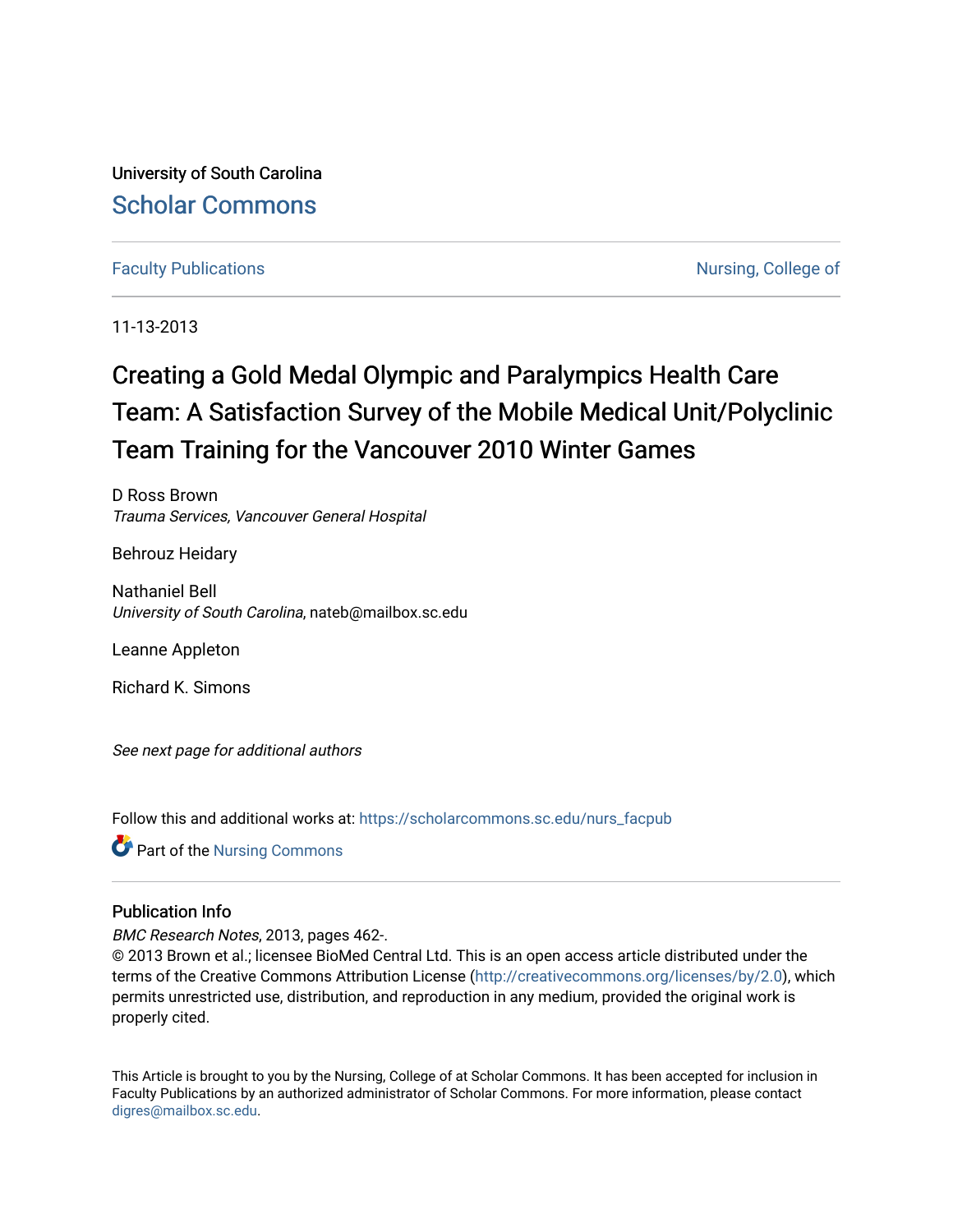# Author(s)

D Ross Brown, Behrouz Heidary, Nathaniel Bell, Leanne Appleton, Richard K. Simons, David C. Evans, S Morad Hameed, Jack Taunton, Kosar Khwaja, Michael O'Connor, Naisan Garraway, Peter Hennecke, Donna Kuipers, Tracey Taulu, and Lori Quinn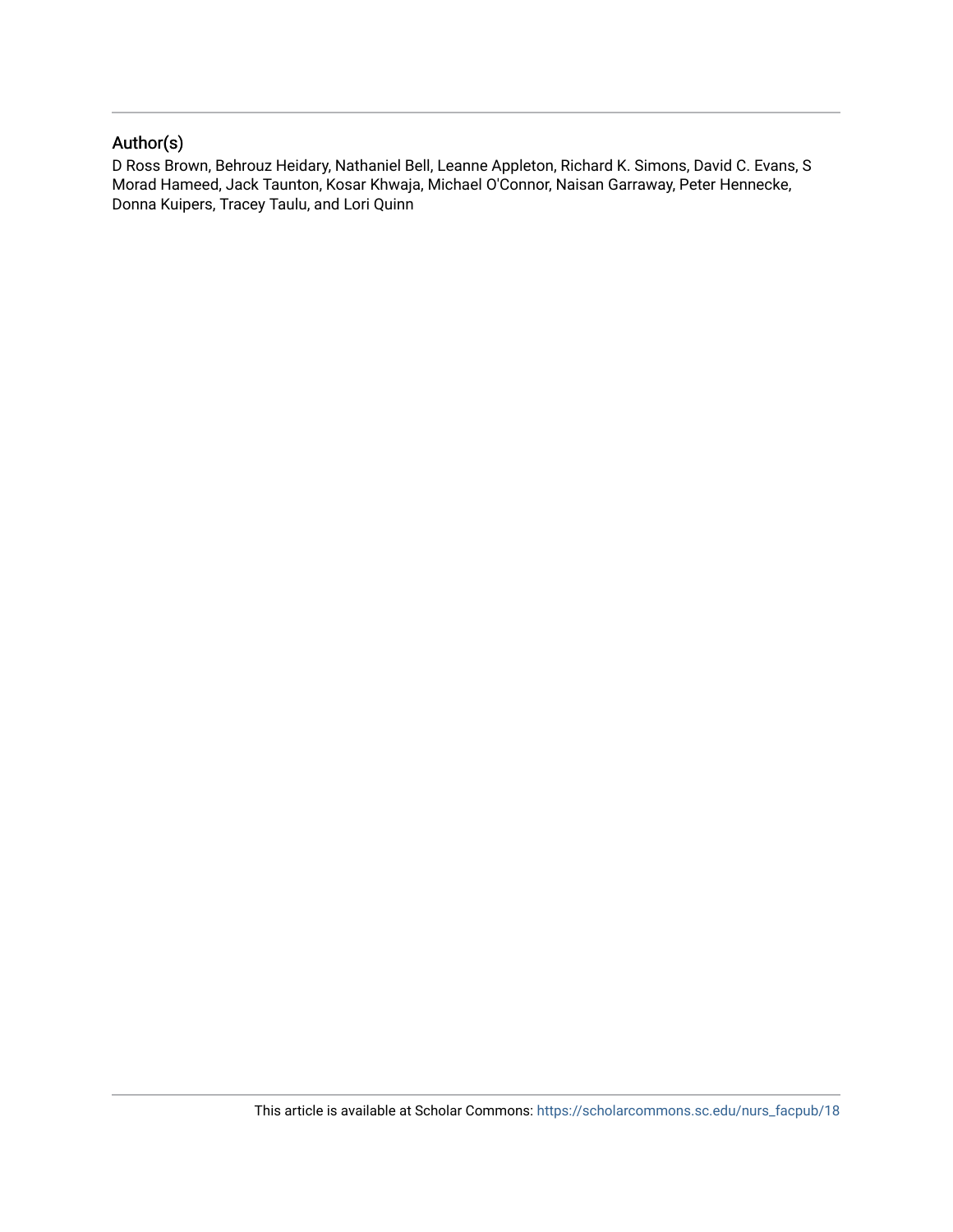# **RESEARCH ARTICLE Example 2018 12:00 Department of the COVID-TIGGS 2019 12:00 Open Access**



# Creating a gold medal Olympic and Paralympics health care team: a satisfaction survey of the mobile medical unit/polyclinic team training for the Vancouver 2010 winter games

D Ross Brown<sup>1,2,3\*</sup>, Behrouz Heidary<sup>1,2</sup>, Nathaniel Bell<sup>1,2,8</sup>, Leanne Appleton<sup>4</sup>, Richard K Simons<sup>1,2</sup>, David C Evans<sup>1,2</sup>, S Morad Hameed<sup>1,2</sup>, Jack Taunton<sup>5</sup>, Kosar Khwaja<sup>6</sup>, Michael O'Connor<sup>7</sup>, Naisan Garraway<sup>1,2</sup>, Peter Hennecke<sup>3</sup> , Donna Kuipers<sup>4</sup>, Tracey Taulu<sup>1</sup> and Lori Quinn<sup>4</sup>

# Abstract

**Background:** The mobile medical unit/polyclinic (MMU/PC) was an essential part of the medical services to support ill or injured Olympic or Paralympics family during the 2010 Olympic and Paralympics winter games. The objective of this study was to survey the satisfaction of the clinical staff that completed the training programs prior to deployment to the MMU.

Methods: Medical personnel who participated in at least one of the four training programs, including (1) week-end sessions; (2) web-based modules; (3) just-in-time training; and (4) daily simulation exercises were invited to participate in a web-based survey and comment on their level of satisfaction with training program.

Results: A total of 64 (out of 94 who were invited) physicians, nurses and respiratory therapists completed the survey. All participants reported favorably that the MMU/PC training positively impacted their knowledge, skills and team functions while deployed at the MMU/PC during the 2010 Olympic Games. However, components of the training program were valued differently depending on clinical job title, years of experience, and prior experience in large scale events. Respondents with little or no experience working in large scale events (45%) rated daily simulations as the most valuable component of the training program for strengthening competencies and knowledge in clinical skills for working in large scale events.

Conclusion: The multi-phase MMU/PC training was found to be beneficial for preparing the medical team for the 2010 Winter Games. In particular this survey demonstrates the effectiveness of simulation training programs on teamwork competencies in ad hoc groups.

Keywords: Mobile medical unit, Medical education, Curriculum, 2010 Vancouver Olympic Winter Games

# Background

Mobile medical units often serve as extensions of main health facilities to reach patients when they are at most risk. These high-tech units act as mini-hospitals to provide definitive life-saving emergency and/or post disaster response for many needs-based functions, including disaster

\* Correspondence: [ross.brown@vch.ca](mailto:ross.brown@vch.ca) <sup>1</sup>

response, large-scale recreational events, support in mass casualties, or replacing lost ambulatory or emergency room service capacity in case of emergency department closures [[1-5\]](#page-9-0).

During the 2010 Vancouver Winter Games, mobile surgical services and medical support for athletes and officials were provided on-site at the Whistler Athlete Village by the Mobile Medical Unit/Polyclinic (MMU/PC). The MMU/PC was designed to provide definitive life-saving care for persons in the event that injury severity, transportation, or weather disruption would prohibit immediate



© 2013 Brown et al.; licensee BioMed Central Ltd. This is an open access article distributed under the terms of the Creative Commons Attribution License [\(http://creativecommons.org/licenses/by/2.0\)](http://creativecommons.org/licenses/by/2.0), which permits unrestricted use, distribution, and reproduction in any medium, provided the original work is properly cited.

Trauma Services, Vancouver General Hospital, 855 West 12th Avenue, Vancouver, British Columbia, V5Z 1 M9, Canada

<sup>&</sup>lt;sup>2</sup>Department of Surgery, University of British Columbia, Vancouver, Canada Full list of author information is available at the end of the article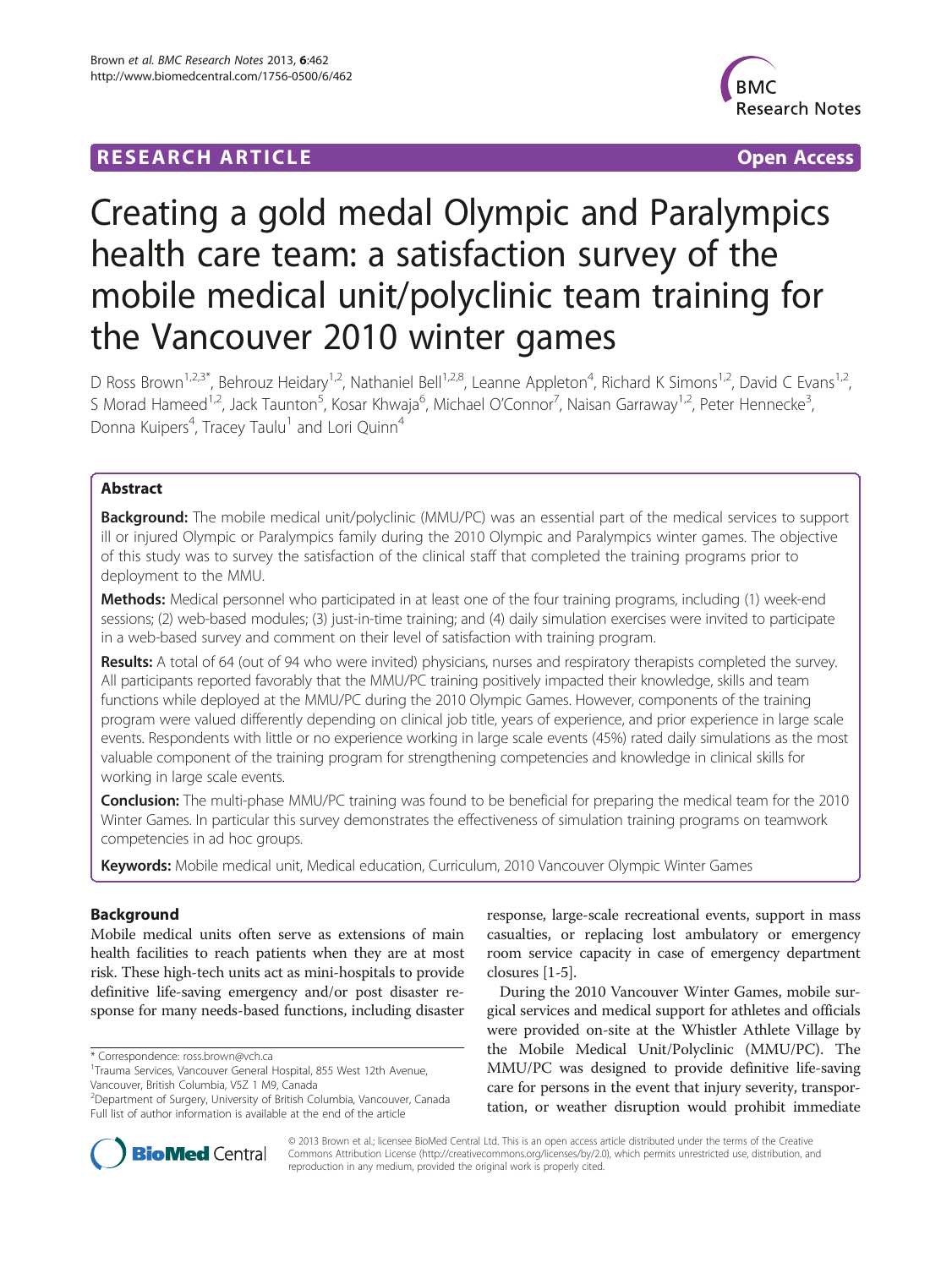triage and transport to larger care facilities as well as to provide surge capacity in the event of a mass or multicasualty situation.

The MMU is a 15.9-metre tractor-trailer, which can expand to a 90-square-metre unit with up to 12 beds (Figures 1 and [2](#page-4-0)). Our configuration included four resuscitation bay/critical care beds, a single table operating room and two non-monitored holding beds. The unit was supported with a secondary trailer stocked with 72 hours worth of medical/surgical supplies and other equipment. The MMU had self-contained back up diesel generators, an  $O_2$  concentrator, IMIT connectivity, and lab and diagnostic support services.

As these are highly sophisticated and specialized units it is necessary to provide equally sophisticated and specialized training in order to make the users comfortable and familiar with the environment. It has been shown that simulation based trainings have demonstrated significant impact on teamwork competencies such as communication, role clarity, situation awareness and leadership as well as clinical knowledge and skills [\[6,7\]](#page-9-0). An education framework was established early in the planning process to ensure all medical staff and contractors received handson training to prepare for efficient and effective patient care and flow while working in the MMU. This training program was coordinated by a joint education committee between Canadian Forces Trauma Training Centre (West)  $(CFTTC (W))^a$  and the Vancouver Coastal Health (VCH) section of Learning and Development at Vancouver General Hospital (VGH) with close collaboration from the Public Health Agency of Canada (PHAC), National Office of Health Emergency Response Teams (NOHERT) and Vancouver Olympic Committee (VANOC).

Validation and participant satisfaction studies can help link field performance to training context [\[8,9](#page-9-0)]. The feedback gained from these measures can be used to synchronize the training objectives with trainees' area of expertise to make the training "more targeted" [\[10\]](#page-9-0). The purpose of this study was to survey the satisfaction of the clinical staff that completed the MMU/PC training in attempt to assess the impact of the education and training program provided to health care providers who supported the MMU during the Games.

# Methods

# **Participants**

A total of 105 medical personnel volunteers and contractors were recruited from within the Province of British Columbia and from across Canada to provide the required medical expertise to staff and operate the MMU during the 2010 Winter Games. Recruitment advertisements specified qualifications/criteria for selection. Successful applicants were credentialed through VGH, VCH, and VANOC prior to enrollment. Experts recruited for participation included anesthesiologists, general and orthopaedic trauma surgeons, emergency, critical care, and operating room nurses, and respiratory therapists.

Participants were grouped into five 17-person teams. Each team comprised of two trauma/general surgeons, two anesthesiologists, two orthopedic trauma surgeons, four operating room nurses, four critical care nurses, two emergency nurses, and one respiratory therapist. Each team was deployed for a 10 to 14 day rotation to provide care and continued support for the Whistler Olympic Village Polyclinic.

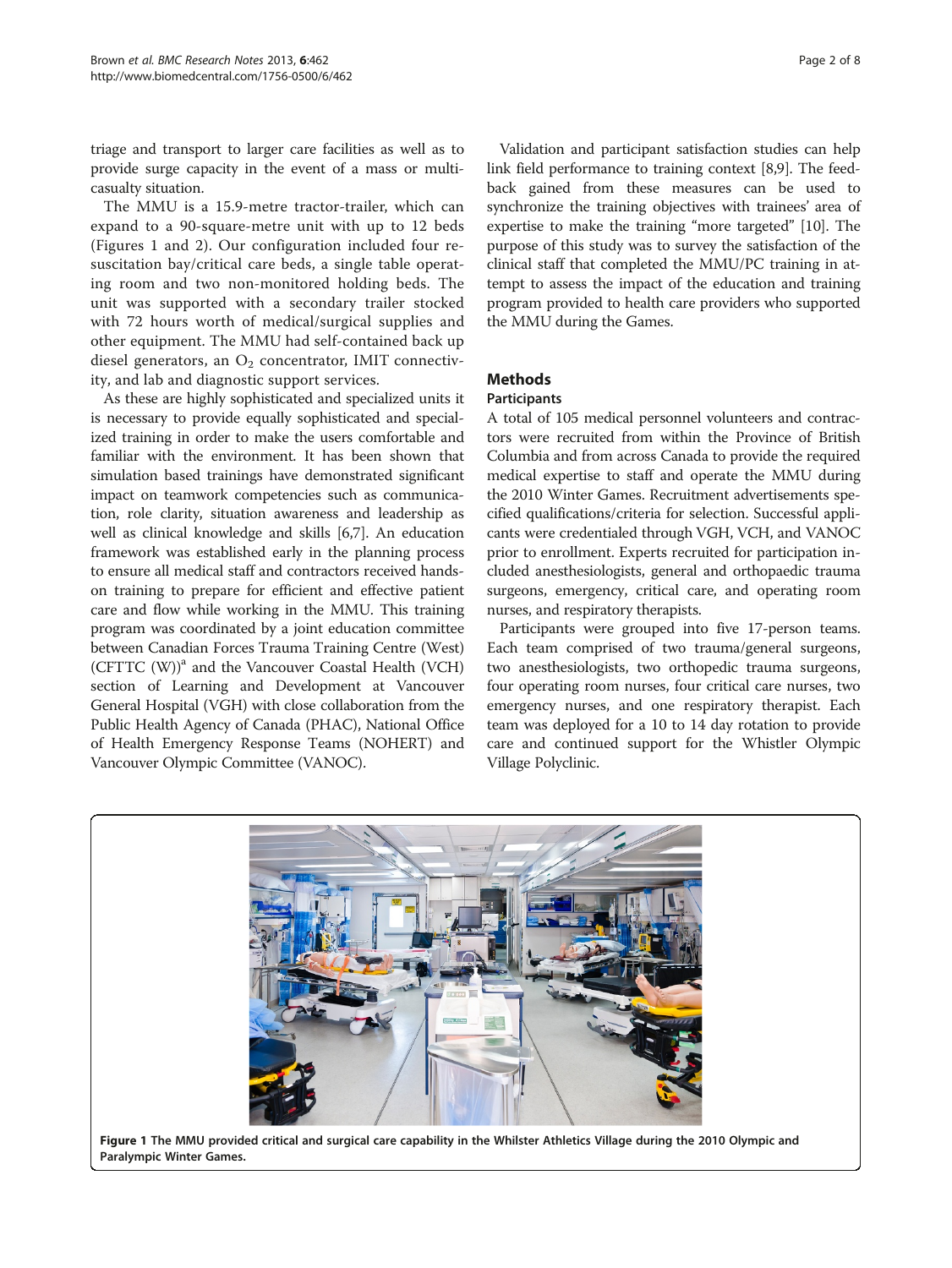<span id="page-4-0"></span>

at:<http://www.bcmmu.ca/default.htm>).

#### Education and training model

MMU participants completed a four-phase education and training curriculum prior to deployment in effort to foster the performance of a high functioning interdisciplinary team. Instruction was provided in collaboration with VGH, CFTTC(W), the Centre for Excellence for Simulation Education and Innovation (CESEI) at VGH, and the VCH Learning & Development division. Training programs were delivered between October 2009 and March 2010. The training model included the following phases:

#### Phase 1: weekend training

In October 2009, medical personnel attended a 2.5 day workshop at VGH. The purpose of this training phase was to introduce team members to other participants and provide an opportunity to become accustomed to the MMU facility. During this time all participants were also orientated with the triage and delivery structure for how medical services were to be provided across all Olympic venues. As well they were provided with classroom learning and instruction to increase their content familiarity with the MMU in order to problem solve potential treatment challenges they may face.

# Phase 2: web-based modules

Following the weekend training seminar, participants completed a series of "mandatory" and elective web-based learning modules. Learning modules were distributed

through CESEI and VCH Learning and Development. Topics included Infection Control Basics (hand hygiene), Central Venous Catheter Care & Maintenance, Safe Blood Transfusion, Workplace Hazardous Materials Information System Basics, VANOC 2010 medical services, Introduction to the Mobile Medical Unit – History and Planning, Summary of Whistler Polyclinic and Mobile Medical Unit, Mobile Medical Unit Orientation to Physical Lay Out and Patient Flow, 2010 Olympic/Paralympic MMU Blood Education Overview, Transfusion Medicine Services, Introduction to METI Emergency Care Simulator (ECS) and Introduction to METI Human Patient Simulator (HPS). Mandatory learning modules included Blood Transfusion and Infection Control Basics (hand hygiene).

#### Phase 3: "just-in time" training

In the week prior to deployment, participants completed a series of simulation training exercises in a mock up MMU in CESEI over the span of 1.5 days. Training included simulations as well as small and large group sessions. CFTTC (W) provided leadership in each exercise. Simulation exercises escalated in complexity over time, beginning with: (1) an introduction of team dynamics and trauma protocols; (2) orientation session and familiarization with the mock trauma bay, OR, Emergency Care Simulator (ECS) and Human Patient Simulator (HPS); (3) scenario based trauma management sessions followed by debriefings; and (4) mass casualty and complex case-based scenarios followed by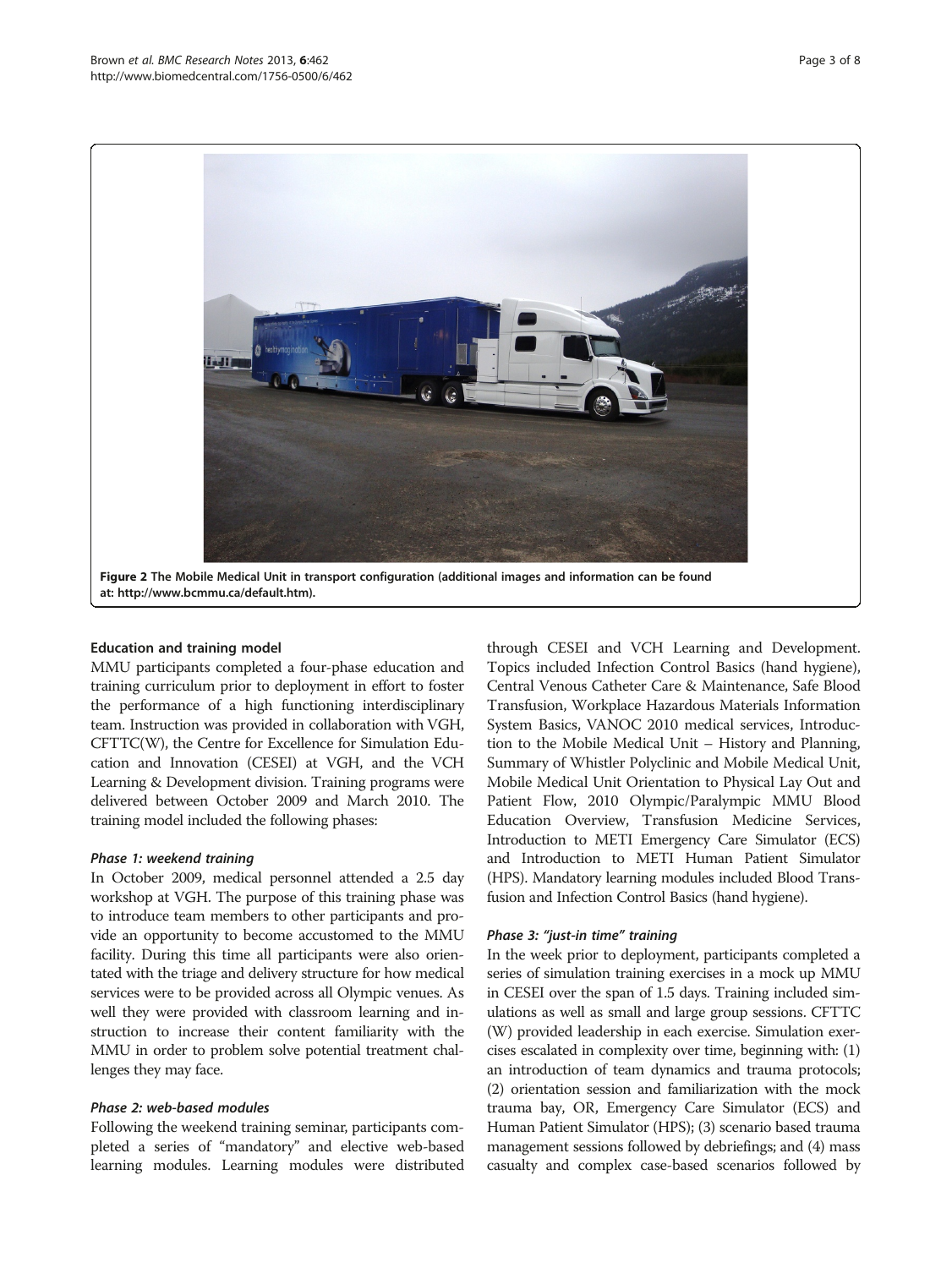debriefings. Simulation exercises were modified based on scenarios learned from previous team experiences consistent with a rapid cycle change problem solving philosophy.

#### Phase 4: daily simulation training

Simulation and training were imbedded into the daily routines for the MMU and polyclinic team. Daily simulation exercises ranged in complexity, beginning with simple case scenarios and moving toward more complex situations such as Code Blue simulations in all areas of the Whistler Polyclinic (eg, Dentistry, Therapy, MRI), a series of outreach responses in the Whistler Athletes Village, and the complex Long-Line Helicopter Evacuation from the event scene to the MMU. Arrangements were made to run these simulations while still conducting the normal operations of the Polyclinic. All scenarios were executed in "real time" whenever possible with fully integrated communications with other participating agencies (eg, event security, ski patrol etc.). An important aspect of the training was the formative debriefings held after each simulation. The debriefings allowed learnings to be discussed that built further team confidence within the new environment.

# Survey of clinical staff satisfaction of the training program

Clinical staff were recruited by e-mail using their contact information obtained from the MMU/PC management office database. Inclusion criteria for our study were as follows: (1) having completed a rotation of at least four days serving with the MMU/PC in Whistler during the Games, and (2) having completed at least one of the four phases of pre-deployment training. All persons who participated in the preparation or delivery of the MMU/PC training programs were excluded from the survey.

Participants received a letter of initial contact from the Principal Investigator outlining the purpose and procedures of the study. Attached to this email they received a link to a secure online survey hosted at FluidSurveys (Chide.it Inc., Ottawa, Ontario).

#### Training assessment survey

All assessment questions were constructed from focus group discussions with MMU/PC staff. Questions were based on the phases of training that were provided prior to deployment and pilot-tested with MMU/PC staff. The survey was divided into three sections: responses to individual training phases; responses on overall course satisfaction; and demographic and work-related experience profiles. The survey was designed to require approximately 15 minutes to complete and would allow participants to save their progress in the event that the could not complete the entire survey in one sitting.

Most of the questions were closed-ended, but participants were encouraged to provide additional content in

the event they wished to provide more specific feedback. Close-ended questions followed a five-point Likert scale ranging from very valuable, somewhat valuable, neutral, minimally valuable, and not at all valuable. The survey also included open-ended questions in which participants were asked to respond in their own words regarding the quality and amount of simulation training that was provided, whether they have since implemented or incorporated any of the learning approaches into practice at their home hospital/agency, and whether they had any other comments or suggestions regarding the education and training that they received during the MMU/ PC training period. The survey was posted on-line between May 20, 2011 and August 8, 2011. The study was approved by the Behavioral Research Ethics Board at the University of British Columbia.

# Statistical assessment

Descriptive statistics and cross-tabulations were calculated for each survey item. Responses were stratified by clinical job title, years of experience, and prior experience working in large scale events. Differences between means of continuous variables were examined using a two-tailed t-test, and differences in proportions of categorical variables were examined using a chi square test. We examined all categorical variables where expected values were less than five using Fisher's exact test. A significance level of 0.05 was used to assess all bivariate relationships. All statistical analyses were generated using SAS software, Version 9.2 for Windows [[11\]](#page-9-0).

# Results

Of the 94 participants that were contacted, 64 completed the on-line survey (68%). The average age of participants was 44 years (range 28 to 64). Table [1](#page-6-0) lists the study population by clinical role. The average number of years of prior clinical experience for all participants was 15 years (range 0.5 – 39). The percentage of participants with prior experience working at large scale events was 55%. A total of 11 participants had previous military training in health care. All personnel with military training had pervious experience working in large-scale events, which included conflict and disaster response tours in Bosnia-Herzegovina, Afghanistan, and Haiti. Participants were similar in years of clinical work experience ( $\chi^2$  = 0.0703,  $p = 0.791$ ,  $df = 1$ ), but their characteristics varied when comparing the number of participants that had prior experience working in large scale events ( $\chi^2$  = 7.4006, p = 0.006,  $df = 1$ ) (Table [2\)](#page-6-0).

# Training phase 1: weekend training

Summary statistics for the weekend training are listed in Table [3.](#page-7-0) On average, all participants rated the training curriculum favorably (average curriculum score: 1.70). Areas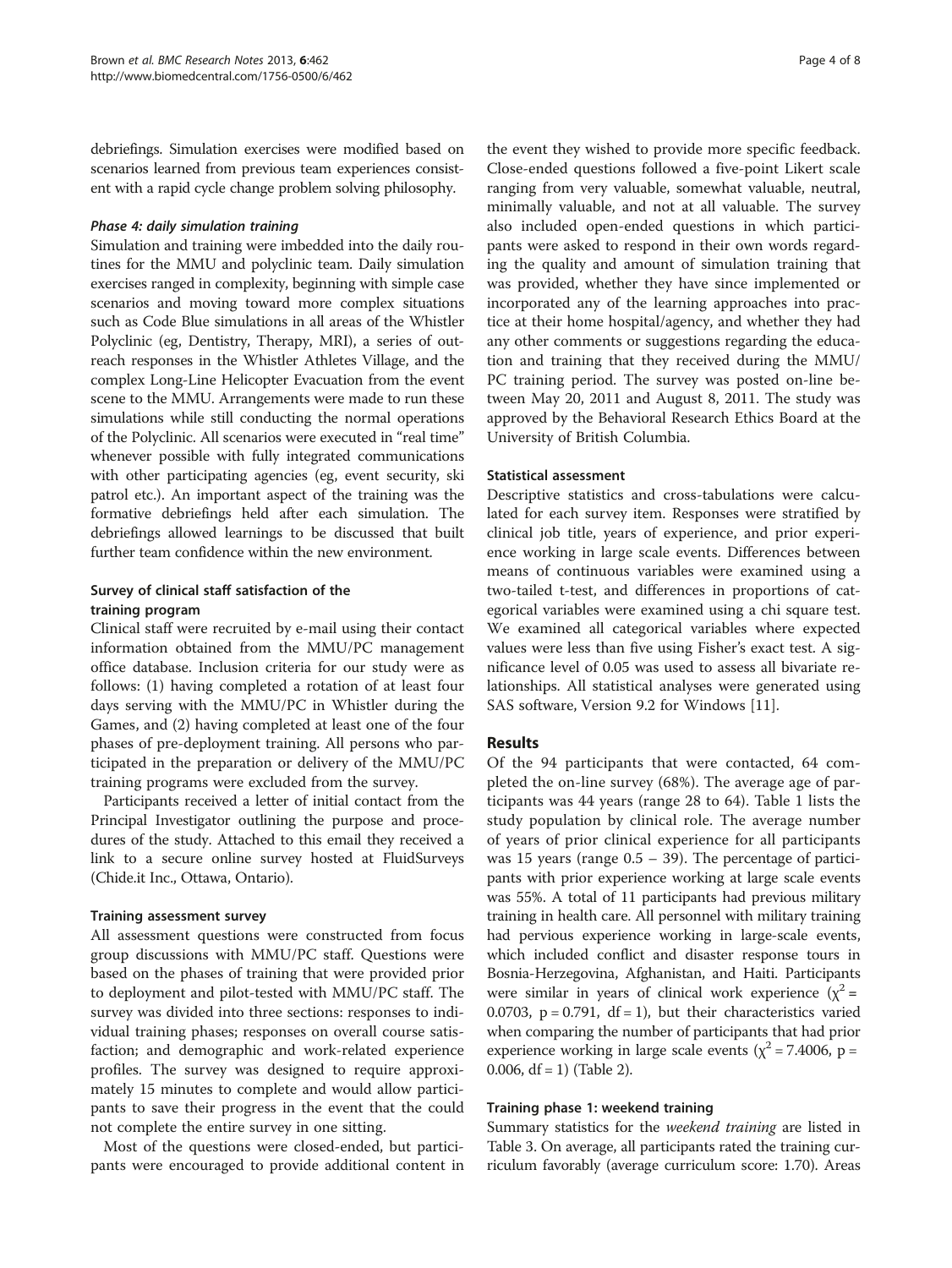<span id="page-6-0"></span>Table 1 Clinical profile of participants

| Clinical role         | N  | $\%$ |
|-----------------------|----|------|
| Nurses and RT's*      | 34 | 53.1 |
| Critical care nurse   | 14 | 21.9 |
| Emergency nurse       | 6  | 9.4  |
| Operating room nurse  | 10 | 15.6 |
| Respiratory therapist | 4  | 6.3  |
| Physician             | 30 | 46.9 |
| Anesthesiologist      | 12 | 18.8 |
| Emergency physician   | 1  | 1.6  |
| Orthopedic surgeon    | 6  | 9.4  |
| Trauma surgeon        | 11 | 17.2 |

\*Respiratory Therapists.

of least interest by all participants included discussion on daily routines, shifts, and schedules [nursing and RT response average: 2.00 (SD 1.05); physician staff responses: 2.36 (SD 1.05)] and discussion section on uniforms, security, and accommodation [nursing and RT staff response average: 1.86 (SD 1.11); physician response average: 2.04 (SD 1.09)]. No significant differences in response patterns between nursing and RT staff and physician staff were observed. Responses to the entire weekend training curriculum were similar among clinical personnel when contrasted against years of work experience and among respondents having previous training in large scale events (table not shown).

#### Training phase 2: web-based training

Summary statistics for the web-based training are listed in Table [4](#page-7-0). On average all participants rated the web-based training favorably, although less favorable than the Phase 1 weekend training (average web-based training score: 2.04). When compared against clinical role, nurses and RT's reported more favorably to Safe Blood Transfusion [1.89 (SD 0.99) vs. 2.42 (1.07); p 0.043], ECS training [1.68 vs. 2.50; p 0.007], and HPS training [1.82 vs. 2.38; p 0.008].

#### Training phase 3: just-in-time training

On average all participants rated the just-in-time training phase favorably (average score excluding blood bank

Table 2 Clinical experience profile

| Table 2 Christial experience promis |                                     |    |       |
|-------------------------------------|-------------------------------------|----|-------|
| Clinical experience                 | Nurses and RT's* Physicians P value |    |       |
| Overall work experience             |                                     |    | 0.791 |
| $<$ 5 years                         | 8                                   | 6  |       |
| $> 5$ years                         | 26                                  | 24 |       |
| Large scale work experience         |                                     |    | 0.006 |
| No experience                       | 10                                  | 19 |       |
| Prior experience                    | 24                                  | 11 |       |

\*Respiratory Therapists.

session: 1.59). Comparison statistics for the *just-in-time* MMU training are listed in Table [5](#page-8-0). When compared against clinical role, nurses and RT's reported more favorably to the simulation training that emphasized competencies and knowledge in clinical skills [1.44 (SD 0.58) vs. 2.56 (1.23); p 0.002]. On average, respondents without past experience working in large scale events similarly responded more favorably to the simulation training exercises that emphasized competencies and knowledge in clinical skills [1.60 (SD 0.87) vs. 2.33 (SD 1.18); p 0.009]. Responses to the just-in-time training curriculum were similar among clinical personnel when contrasted against years of work experience.

#### Training phase 4: daily simulation training

Summary statistics for the *daily simulation training* are listed in Table [6.](#page-8-0) On average the daily simulation training phase was rated by all participants as the most favorable phase (average score: 1.24). When compared against clinical role, neither nurses and RT's nor physicians differed in their responses to the simulation training curriculum, with both groups reporting favorable experiences on each of the three simulation components conducted during the MMU/PC training period. No differences in response feedback were observed among participants with past experience working in large scale events or among clinical personnel with different years of work experience.

#### Open-ended responses

On average, both groups responded favorably to the simulation training. Approximately 55% of physicians  $(n = 10)$  who elected to provided feedback felt that they received adequate simulation training prior to deployment, while 39% of physicians  $(n = 7)$  recommended that similar training schedules should be increased if the course were to be offered again. The most common rationale for providing more simulation training among physicians was to improve familiarity working in the MMU unit. Among nurses and RT's who elected to comment on the quality and amount of simulation training, 44% ( $n = 7$ ) felt that the quality and amount of training was sufficient while  $47\%$  (n = 9) suggested that more simulation training would have been beneficial. The most common rationale for providing more simulation training among nurses and RT's was to improve familiarization and movement within the MMU.

Only 5 of the 34 nursing and RT staff participants elected to provide additional feedback regarding whether they had implemented or incorporated any of the learning approaches into practice at their home hospital/agency. Of those responses, each participant reported favorably that the training has positively impacted their daily routine, but did not elect to comment on a particular component of the training that they found to be beneficial. One individual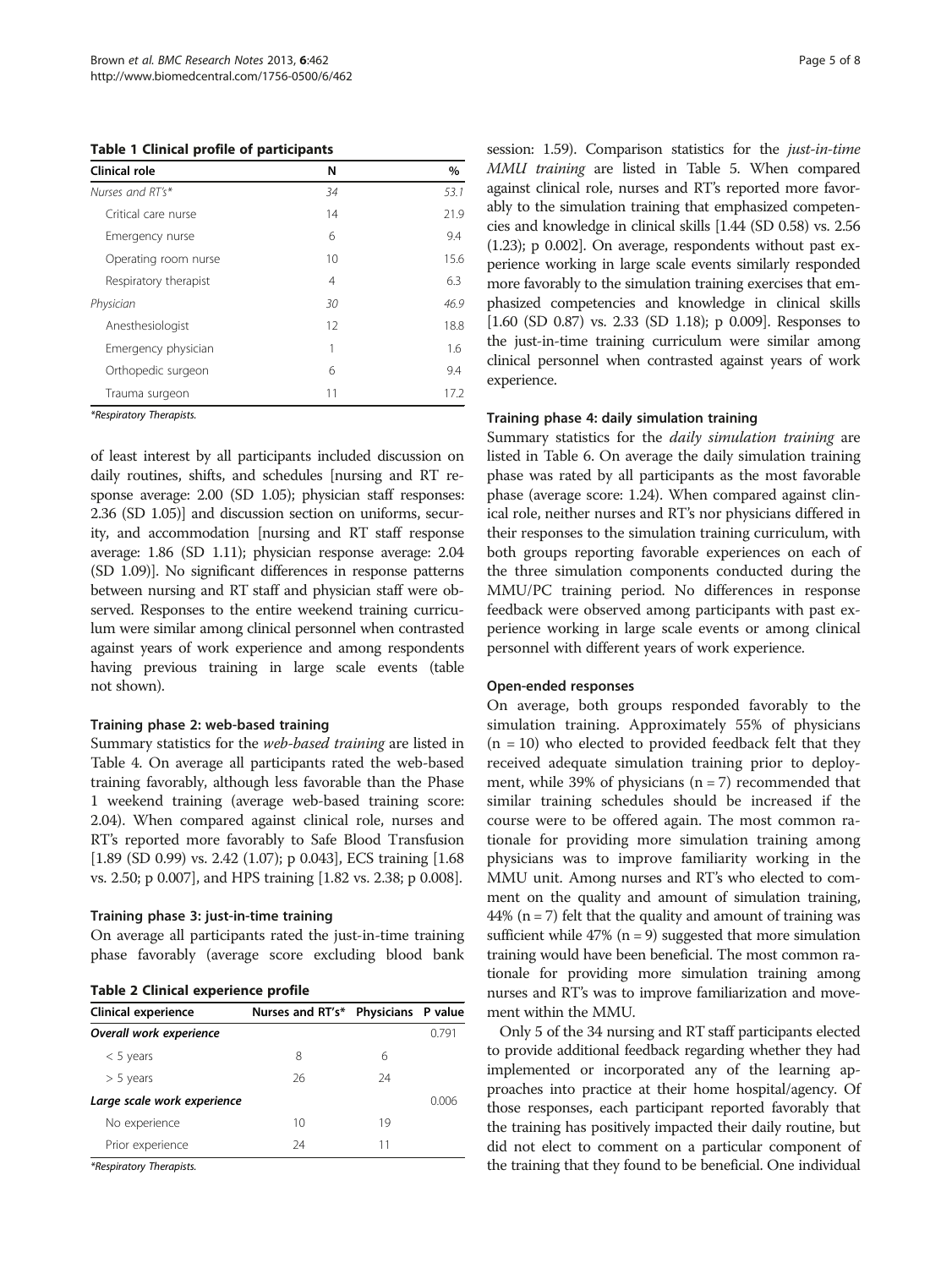|     |                                                                | Average response | Average responses by clinical role            |                                    |         |
|-----|----------------------------------------------------------------|------------------|-----------------------------------------------|------------------------------------|---------|
| No. | <b>Ouestions</b>                                               | All participants | Nurses and RT's <sup>§</sup><br>$n = 21 (SD)$ | <b>Physicians</b><br>$n = 22 (SD)$ | P value |
|     | Training valuable for experiences during the games             | 1.43(0.63)       | 1.43(0.75)                                    | 1.43(0.51)                         | 0.520   |
| 2   | Training increased comfort and familiarity in work environment | 1.48(0.50)       | 1.43(0.51)                                    | 1.54(0.51)                         | 0.547   |
| 3   | Preparation for subsequent practice during the games           | 1.56(0.55)       | 1.52(0.60)                                    | 1.60(0.50)                         | 0.437   |
| 4   | MMU 'walk through' provided situational awareness              | 1.27(0.59)       | 1.24(0.43)                                    | 1.32(0.72)                         | 1.000   |
| 5   | MMU 'walk through' increase anxiety                            | 4.02 (1.01)      | 3.9(1.04)                                     | 4.13 (0.99)                        | 0.455   |
| 6   | Discussion seminar on medical liability                        | 1.78(0.69)       | 1.67(0.73)                                    | 1.90(0.64)                         | 0.356   |
| 7   | Discussion on care management of elite athletes                | 1.63(0.80)       | 1.48(0.60)                                    | 1.80(0.95)                         | 0.288   |
| 8   | MMU 'walk through': understanding role and procedures          | 1.46(0.67)       | 1.57(0.81)                                    | 1.36(0.49)                         | 0.809   |
| 9   | MMU 'walk through': movement of simulated patient              | 1.45(0.63)       | 1.50(0.69)                                    | 1.41(0.59)                         | 0.896   |
| 10  | MMU 'walk through': experience in physical layout              | 1.38(0.58)       | 1.40(0.60)                                    | 1.36(0.58)                         | 1.000   |
| 11  | Discussion on uniforms, security, and accommodation            | 1.95 (1.09)      | 1.86(1.11)                                    | 2.04(1.09)                         | 0.793   |
| 12  | Discussion on daily routines, shifts, and schedules            | 2.19(1.05)       | 2.00(1.05)                                    | 2.36(1.05)                         | 0.334   |
| 13  | Discussion on protocols, safety, and infection control         | 1.72(0.88)       | 1.67(0.66)                                    | 1.77(1.07)                         | 0.199   |
| 14  | General O & A discussion                                       | 1.69(0.75)       | 1.52(0.68)                                    | 1.86(0.79)                         | 0.357   |
| 15  | Discussion on mass casualty and emergency planning             | 1.72(0.70)       | 1.57(0.68)                                    | 1.86(0.71)                         | 0.408   |
| 16  | Discussion on pandemic planning and H1N1                       | 1.86(0.83)       | 1.71(0.64)                                    | 2.00(0.97)                         | 0.730   |
| 17  | Discussion on blood administration protocols                   | 1.76 (0.96)      | 1.42(0.51)                                    | 2.09(1.18)                         | 0.109   |
| 18  | Discussion on patient transfer protocols                       | 1.58(0.76)       | 1.57(0.51)                                    | 1.59(0.96)                         | 0.215   |

#### <span id="page-7-0"></span>Table 3 Responses to the weekend training session among nursing and physician course participants

<sup>§</sup>Respiratory Therapists, \*Response scoring scale: 1 = very valuable, 2 = somewhat valuable, 3 = neutral, 4 = minimally valuable, 5 = not at all valuable.

reported that the MMU/PC simulation training has improved their team debriefing following regular simulator training sessions at their own hospital/agency. Two individuals reported that they now regularly incorporate simulation training with their students/staff as a result of the training provided at the MMU/PC.

#### **Discussion**

To assess the applicability of medical training in the actual practice field, the impact of training should be questioned in several territories such as clinical skills, performing procedures, patient management, ethicolegal responsibilities, team performance and communication skills [\[12,13\]](#page-9-0). Our

| Table 4 Responses to the web-based training seminar among nursing and physician course participants |  |  |
|-----------------------------------------------------------------------------------------------------|--|--|
|                                                                                                     |  |  |

|                |                                                     | Average response | Average responses by clinical role                     |            |         |  |
|----------------|-----------------------------------------------------|------------------|--------------------------------------------------------|------------|---------|--|
| No.            | Questions                                           | All participants | Nurses and $RT's^5$ n = 21 (SD) Physicians n = 22 (SD) |            | P value |  |
|                | Infection control basics                            | 2.31(1.01)       | 1.93(0.70)                                             | 2.65(1.12) | 0.054   |  |
| 2              | Central venous catheters care & maintenance         | 2.44(1.16)       | 2.08(0.91)                                             | 2.75(1.27) | 0.296   |  |
| 3              | Safe blood transfusion                              | 2.16(1.08)       | 1.89(0.99)                                             | 2.42(1.07) | 0.043   |  |
| $\overline{4}$ | WHMIS basics                                        | 2.35(0.97)       | 2.18(0.98)                                             | 2.52(0.95) | 0.254   |  |
| 5              | VANOC medical services                              | 1.85(0.72)       | 1.81(0.79)                                             | 1.89(0.67) | 0.416   |  |
| 6              | Introduction to MMU: history and planning           | 1.71(0.75)       | 1.61(0.75)                                             | 1.80(0.76) | 0.315   |  |
| 7              | Summary of Whistler polyclinic and MMU              | 1.66(0.76)       | 1.57(0.69)                                             | 1.75(0.83) | 0.312   |  |
| 8              | MMU orientation to physical layout and patient flow | 1.76(0.90)       | 1.81(0.79)                                             | 1.71(1.01) | 0.615   |  |
| 9              | Olympics/paralympics MMU blood education overview   | 2.07(1.04)       | 1.68(0.72)                                             | 2.46(1.17) | 0.075   |  |
| 10             | Transfusion medicine services                       | 2.07(0.84)       | 1.81(0.78)                                             | 2.31(0.85) | 0.171   |  |
| 11             | Introduction to METI Emergency Care Simulator (ECS) | 2.06(1.03)       | 1.68(0.80)                                             | 2.50(1.10) | 0.007   |  |
| 12             | Introduction to METI Human Patient Simulator (HPS)  | 2.10(0.96)       | 1.77(0.81)                                             | 2.48(0.99) | 0.008   |  |
| 13             | Value in post-test assessments of learning modules  | 2.09(0.98)       | 1.82(0.81)                                             | 2.38(1.06) | 0.329   |  |

<sup>§</sup>Respiratory Therapists, \*Response scoring scale: 1 = very valuable, 2 = somewhat valuable, 3 = neutral, 4 = minimally valuable, 5 = not at all valuable.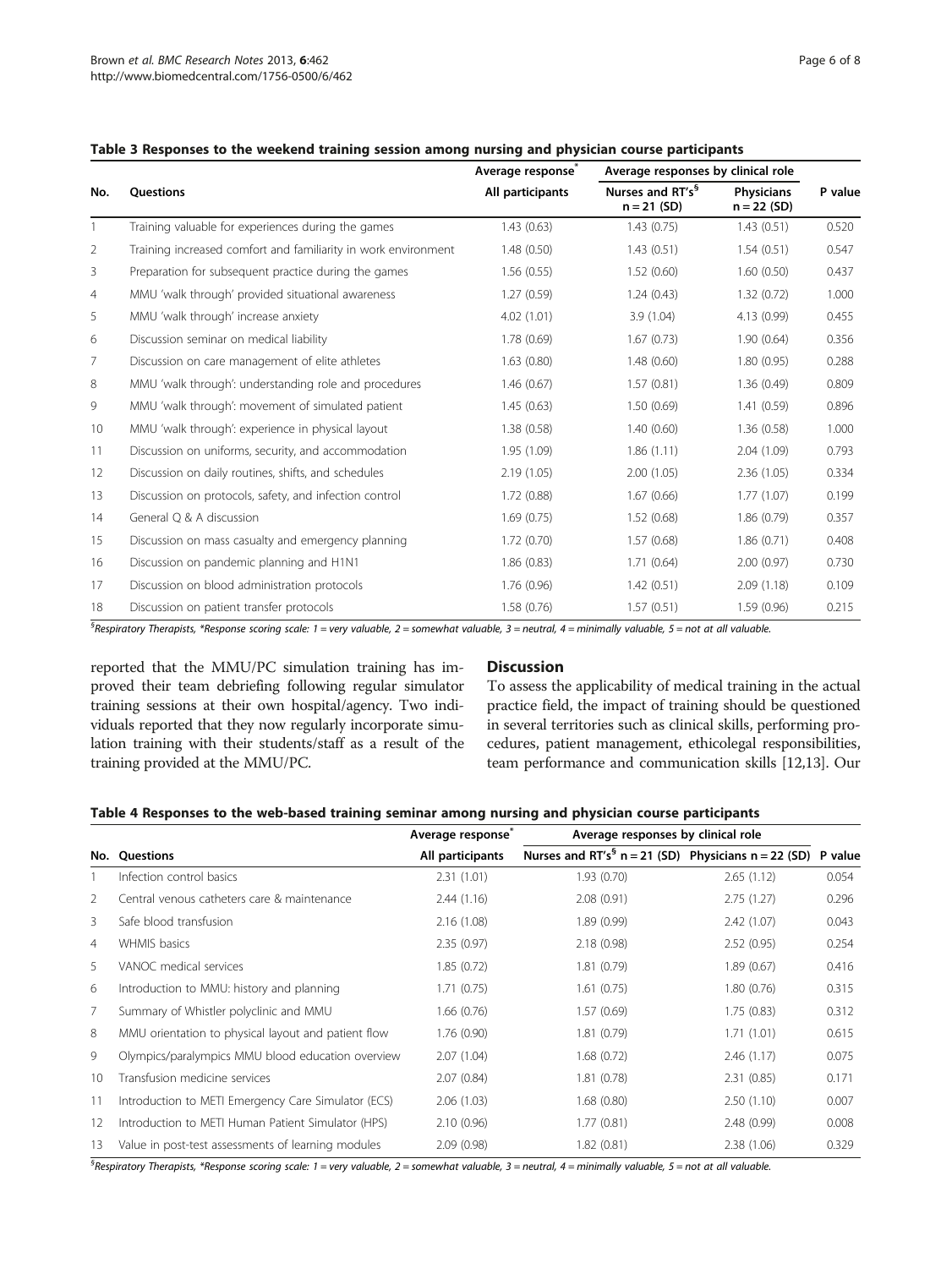|                |                                                             | Average response | Average responses by clinical role            |                                    |         |
|----------------|-------------------------------------------------------------|------------------|-----------------------------------------------|------------------------------------|---------|
| No.            | <b>Ouestions</b>                                            | All participants | Nurses and RT's <sup>§</sup><br>$n = 21 (SD)$ | <b>Physicians</b><br>$n = 22 (SD)$ | P value |
|                | Effectiveness of the introductory session                   | 1.46 (0.58)      | 1.52(0.58)                                    | 1.40 (0.58)                        | 0.694   |
| $\mathcal{P}$  | Simulation training: competency & communication             | 1.40 (0.80)      | 1.41(0.69)                                    | 1.40 (0.92)                        | 0.344   |
| $\overline{3}$ | Simulation training: knowledge                              | 1.62(0.89)       | 1.30(0.48)                                    | 1.95(1.12)                         | 0.075   |
| $\overline{4}$ | Simulation training: clinical skills                        | 1.98 (1.09)      | 1.44(0.58)                                    | 2.56(1.23)                         | 0.002   |
| 5              | Value of simulation training for weekend training session   | 1.45(0.77)       | 1.38(0.64)                                    | 1.54 (0.91)                        | 0.283   |
| 6              | Value of simulation training for web-based training session | 1.67 (0.99)      | 1.63(0.97)                                    | 1.71(1.04)                         | 0.525   |
| $\overline{7}$ | Value of blood bank training session <sup>†</sup>           | 1.65 (0.89)      | $-$                                           |                                    | $- -$   |

<span id="page-8-0"></span>Table 5 Responses to the just-in-time MMU training seminar among nursing and physician course participants

 ${}^{\$}$ Respiratory Therapists, \*Response scoring scale: 1 = very valuable, 2 = somewhat valuable, 3 = neutral, 4 = minimally valuable, 5 = not at all valuable, <sup>†</sup>Course providea for nursing staff only.

multi-phase MMU/PC training, that covered a diverse array of areas, was found to be beneficial in the perspective of the participants for preparing personnel for the 2010 Winter Games. The uniqueness of this training program was a four-phase education and training curriculum designed to foster the performance of a high functioning interdisciplinary team.

Although our evaluation did not include a controlled clinical trial design, it provides valuable information on the perspective of clinical staff that completed the different training models developed for the curriculum. In particular this survey demonstrates strong support for incorporating simulation training when preparing ad hoc clinical training programs. These findings add additional support to the literature on the utility of simulation training programs on teamwork competencies [\[14\]](#page-9-0). The study also provides new information on how to structure training programs for preparing clinicians to work within mobile medical environments.

We had a favorable response rate and good representation of among the clinical professionals who participated in this training program. Over 75% of the participants had more than 5 years work experience and 55% had experience working in large scale events, indicating that the Whistler Olympic Village recruitment strategy specifically targeted individuals with experience working in large-scale events and experience in trauma. The fact that the 'more experienced' groups rated the training favorably does provide an indication that the structure of the training program was useful and of benefit to the participants.

This feedback is important given the many potential situations where ad hoc clinical teams might form, from potential epidemic outbreaks, to terrorist threats, to natural disasters. Since the 2010 Games, daily simulation has become a standing operation procedure for current MMU deployments in effort to keep our new and constantly changing teams up to speed on working in these types of clinical environments. Subsequent deployments have ranged from staging at small stage events, including the BMX Supercross World Cup in Abbotsford, BC in 2012, to outreach programs across the province, to providing Emergency Department support over a 10-day period during the 2012 flooding of the Surrey Memorial Hospital. Many of the original teaching staff attached to the MMU during the 2010 Games subsequently became staff for the MMU as a provincial resource. We continue to build on the original 'just in time' training curriculum to help train and prepare the medical teams prior to deployment. These ongoing sessions are helping to re-shape the curriculum, taking lessons learned from previous deployments and immediately updating lesson plans and performance objectives.

At the time of the Games, we had little experience in the MMU. Knowing what we do now about the strengths and weaknesses of the unit and support trailer and from experience with the Games and other deployments we would recommend holding more simulation exercises of casualties for future training sessions. In addition, to optimize learning for all clinical staff we would have the MMU wired for video broadcast of simulations. We recently did this at

| Table 6 Responses to the daily simulation training sessions among nursing and physician course |  |  |  |  |  |
|------------------------------------------------------------------------------------------------|--|--|--|--|--|
|                                                                                                |  |  |  |  |  |

|     |                                           | Average response | Average responses by clinical role |                          |         |
|-----|-------------------------------------------|------------------|------------------------------------|--------------------------|---------|
| No. | Ouestions                                 | All participants | Nurses and $RT's^5$ n = 21 (SD)    | Physicians $n = 22$ (SD) | P value |
|     | Patient moving simulation exercises       | 1.20 (0.41)      | 1.21 (0.42)                        | 1.18(0.39)               | 0.759   |
|     | Long line helicopter simulation exercises | 1.28 (0.71)      | 1.15(0.36)                         | 1.39(0.90)               | 0.361   |
|     | Simulation debriefing sessions            | 1.24 (0.62)      | 1.17 (0.38)                        | 1.30(0.77)               | 1.000   |

<sup>§</sup>Respiratory Therapists, \*Response scoring scale: 1 = very valuable, 2 = somewhat valuable, 3 = neutral, 4 = minimally valuable, 5 = not at all valuable.